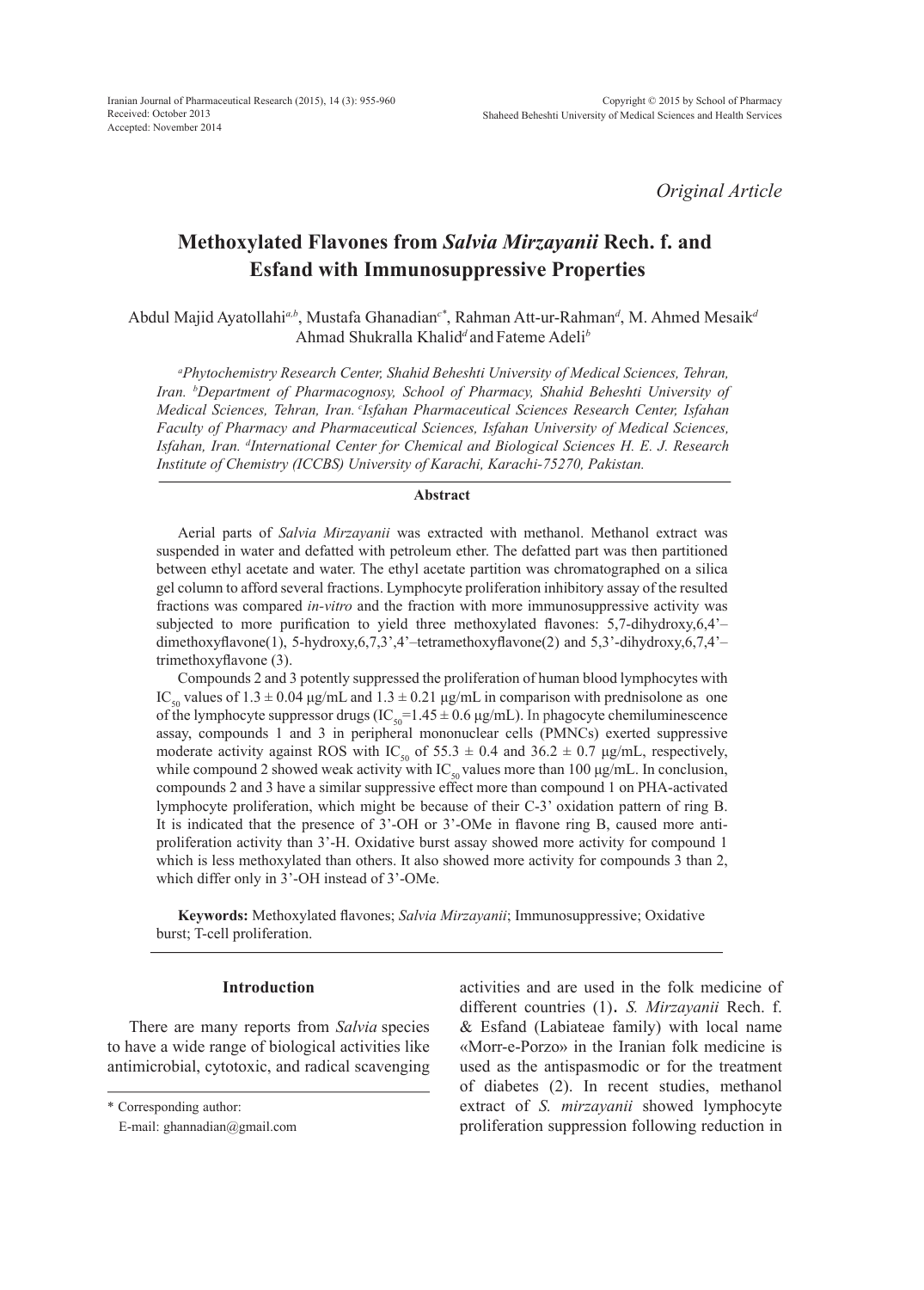the interleukin-2 in PHA activated cells (3). In a similar study, *S. mirzayanii* induced apoptotic effects in peripheral blood lymphocytes leading to reduction in lymphocyte proliferations and inhibition of immune responses (4).

In a previous phytochemical study of this plant, Salvimirzacolide as a new sesterterpene is isolated from this plant (5). Essential oil of the plant was also analyzed by GC–MS. The main constituents were spathulenol, *δ*-cadinene, linalool, *α*-terpinyl acetate, *α*-cadinol, *β*-eudesmol, cubenol and linalyl acetate (6), out of which sesquiterpene compound, spathulenol has shown a weak inhibitory effect on lymphocyte proliferation (7).

Recently flavonoids show beneficial effects in the prevention of chronic diseases (8). In this research, locating for bioactive compounds responsible for the immunosuppressive activity of the plant, polymethoxylated flavones, with potent inhibitory effects on lymphocytes were isolated from the ethyl acetate fraction of the methanol extract (Figure 1).

Methoxylated flavone derivatives could have various numbers of methoxyl groups on ring A or B. In recent studies, they showed anti-inflammatory, anti-malarial, anti-fungal, and anti-agonists to aryl hydrocarbon receptor in addition to apoptosis inducing properties (9). Methoxyflavones reported to have more chemopreventive activity than hydroxylated ones, including the reduction of the invasion of tumors in animal models, and suppressing cancer cell proliferations through proapoptoic properties (10). In one study on antiproliferative properties of methoxylated flavones on cancer cells, influence of ring A and B substituents on the activity were evaluated. In this study, methylation of the 6-OH increased the activity, and methylation of 7-OH and 3'-OH reduced the activity. It showed that more polar substitution patterns like 5,7-dihydroxy, 5,6,7-trihydroxy, and 5,7-dihydroxy-6-mehoxy at ring A, and 3', 4'-dihydroxy at ring B could be important for antitumor activity (11).

## **Experimental**

## *General*

Pure compounds were isolated by column chromatography using silica gel 60 (63–200

µm, Merck, Germany), MN-polyamide SC-6 (Macherey-Nagel, Germany) and thin layer chromatography (Silica gel 60 F254, Merck, Germany). The structure elucidations were done using different spectral methods, including <sup>1</sup>H-NMR, <sup>13</sup>C-NMR (BB and DEPT), and EI-MS. The NMR spectra were obtained with Bruker AV-500. The EI-MS spectra were taken with Varian MAT 312 spectrometer.

## *Plant material*

*S. Mirzayanii* was collected from Kerman, Iran. It was identified by plant taxonomist in the Kerman Faculty of Pharmacy, Kerman University of Medical, Sciences, Kerman, Iran and a herbarium voucher specimen was deposited there.

#### *Extraction and isolation*

The air dried plant material (2 Kg) was macerated in methanol (10 L) at room temperature for 3 days. The extraction was repeated three times. The extract was concentrated under reduced pressure to achieve a green gummy residue. Methanol extract was suspended in water and defatted with petroleum ether. The defatted part was then partitioned between ethyl acetate and water. The ethyl acetate fraction was chromatographed on normal phase silica gel column using gradient mixtures of dichloromethane: methanol (0  $\rightarrow$ 100%) to afford several fractions. Lymphocyte proliferation inhibitory assay of the resulted fractions was compared *in-vitro* on peripheral blood lymphocytes (12). The most active fraction with positive reaction with natural product reagent on its TLC profile was subjected separately to polyamide-SC6 column, using chloroform: methanol  $(0\rightarrow 20\%)$  as the solvent system (13). Obtained fractions, were purified more by recycling HPLC using C-18 YMC column (MeOH/H<sub>2</sub>O, 7:3) to yield compounds 1-3 as the pure compounds.

5,7-dihydroxy,6,4'–dimethoxyflavone (1)*.*  Light yellow powder. <sup>1</sup>H-NMR (500 MHz, DMSO-*d6*), δ<sub>H</sub>: 3.72, 3.91 (each 3H, *s*, OMe), 6.83 (1H, *s*, H-3) , 6.91 (1H, *s,* H-8), 6.93 (2H, *d*, *J* = 7.2 Hz, H-3', H-5'), 7.96 (2H, *d*, *J* = 7.2 HZ, H-2' ,6' ), 10.37 (7-OH), 12.91 (5-OH). 13C-NMR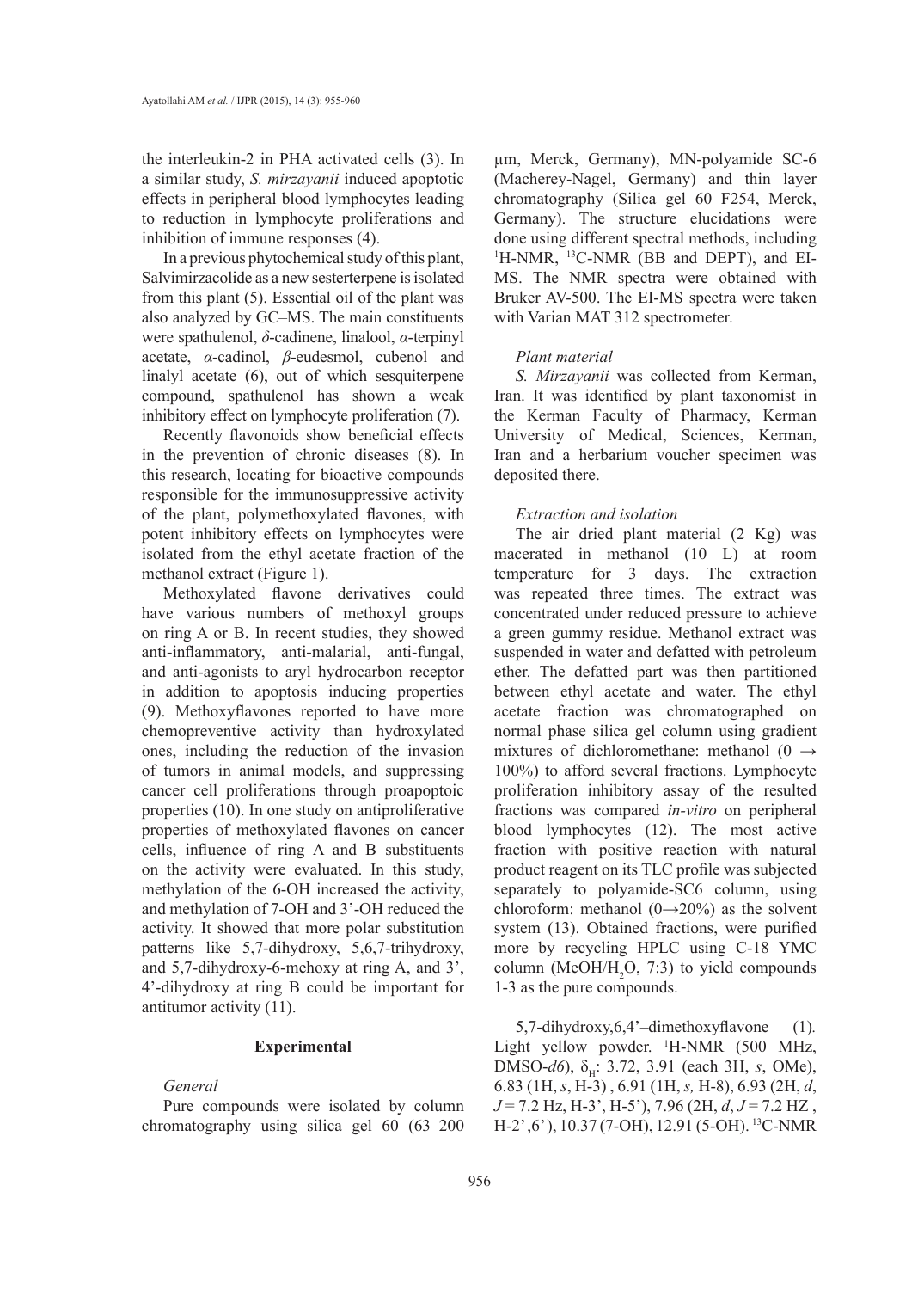(125 MHz, DMSO-d6),  $\delta_c$ : 56.4 (4'-OMe), 59.9 (6-OMe), 91.5 (C-8), 102.6 (C-3), 105.0 (C-10), 115.9 (C-3',5'), 121.1 (C-4'), 128.4 (C-2',6'), 131.9 (C-6), 152.0 (C-9), 152.5 (C-5), 158.5 (C-7), 161.2 (C-4'), 164.0 (C-2), 182.1 (C-4). EI-MS *m/z* (%): 314 (100), 299 (86), 285 (21), 271 (32), 268 (20), 254 (5), 181 (18), 153 (37), 135 (5), 119 (14), 69 (15).

5-hydroxy,6,7,3',4'–tetramethoxyflavone (2)*.* Light yellow powder. <sup>1</sup> H-NMR (500 MHz, DMSO-*d6*), δ<sub>H</sub>:3.73, 3.85, 3.88, 3.93 (each 3H, *s*, OMe), 6.97 (1H, *s*, H-3) , 7.04 (1H, *s*, H-8), 7.13 (1H, *s*, *J* = 8.5 Hz, H-5'), 7.59 (1H, *d*, *J* = 2.0 HZ , H-2'), 7.72 (1H, *dd*, *J* = 8.5, 2.0 HZ , H-6'), 12.89 (5-OH). 13C-NMR (125 MHz, DMSO- $d6$ ),  $\delta_c$ :55.7 (7-OMe), 55.9 (3'-OMe), 56.4 (4'-OMe), 59.9 (6-OMe), 91.6 (C-8), 103.6 (C-3), 105.1 (C-10), 109.6 (C-2'), 111.7 (C-5'), 120.1 (C-6'), 122.8 (C-1'), 131.9 (C-6), 149.0 (C-3'), 152.0 (C-4'), 152.3 (C-9), 152.6 (C-5), 158.6 (C-7), 163.6 (C-2), 182.2 (C-4). EI-MS *m/z* (%): 358 (100), 357 (21), 343 (92), 329 (21), 315 (25), 312 (24), 181 (14), 163 (13), 153 (25), 148 (6), 136 (6), 69 (10).

5,3'-dihydroxy,6,7,4'–trimethoxyflavone (3)*.* Light yellow powder. <sup>1</sup> H-NMR (500 MHz, DMSO-*d6*), δ<sub>H</sub>:3.72, 3.86, 3.92 (each 3H, *s*, OMe), 6.81 (1H, *s*, H-3) , 6.90 (1H, *s*, H-8), 7.08 (1H, *d*, *J* = 8.5 Hz, H-5'), 7.47 (1H, *d*, *J* = 2.0 HZ , H-2'), 7.57 (1H, *dd*, *J* = 8.5, 2.0 HZ , H-6'), 9.42 (3'-OH), 12.89 (5-OH). <sup>13</sup>C-NMR (125 MHz, DMSO-*d*6),δ<sub>c</sub>:55.8 (7-OMe), 56.4 (4'-OMe), 59.9 (6-OMe), 91.5 (C-8), 103.3 (C-3), 105.1 (C-10), 112.1 (C-5'), 113.1 (C-2'), 118.7 (C-6'), 122.9 (C-1'), 131.9 (C-6), 146.8 (C-3'), 151.2 (C-4'), 151.9 (C-9), 152.6 (C-5), 158.6 (C-7), 163.8 (C-2), 182.1 (C-4). EI-MS *m/z* (%): 344 (100), 343 (36), 329 (100), 315 (32), 301 (34), 298 (30), 181 (17), 153 (29), 149 (14).

## *Lymphocyte proliferation assay*

Human peripheral blood lymphocytes were incubated using three concentrations (0.5, 5, and 50 µg/mL) of the flavones 1-3 in triplicates in supplemented RPMI-1640 containing 5.0 µg/ mL phytohemagglutinin (PHA) at  $37^{\circ}$ C in CO<sub>2</sub> environment for about 72 hours. Incubation for more eighteen hours after the addition of  $[3H]$ thymidine was done. Then cells were harvested with cell harvester and proliferation percent was determined by the radioactivity count as CPM reading by the Beta-scintillation counter (14).

#### *Phagocyte chemiluminscence assay*

The reactive oxidants (ROS formation) in whole blood during the phagocytosis oxidative burst processes were measured by the luminolenhanced chemiluminescence assay procedure (14). Briefly, whole blood diluted in Hank's buffered salt solution was incubated with three concentrations  $(1, 10, \text{ and } 100 \text{ µg/mL})$  of compounds 1-3 in triplicate for 30 minutes at 37 ºC. Then, 25 μL of 20 mg/mL Zymosan (Sigma Chemical Co, USA), followed by 25 μL of 0.07 mM luminol (Sigma Chemical Co., USA) were added to make a final volume of 100  $\mu$ L. Positive and negative controls were included in the assay. The ROS chemiluminescence kinetic was monitored with a luminometer (Lab systems Luminoskan RS, Helsinki, Finland) for 50 minutes in the repeated scan mode. The peak and total integral chemiluminescence readings were recorded in the relative light unit (RLU).

#### **Results and Discussion**

Compound 1 was isolated as a yellowish powder from ethyl acetate partition of the methanol extract of *Salvia Mirzayanii* with positive reaction to natural product reagent. NMR data (BB and DEPT) in addition to EI-MS molecular ion peak [M]+ at *m/z* 314, indicated the molecular formula of  $C_{17}H_{14}O_6$  consistent with eleven degrees of unsaturation. EIMS spectrum showed *m/z* 314 as a base ion together with fragment ions of *m/z* 181 and 131, characteristic retro-Diels-Alder (RDA) fragments for a flavoneskeleton with two hydroxyl and one methoxyl groups on ring A and one methoxyl group on ring B (15,16). 13C-NMR showed one carbonyl carbon δc: 182.1 ppm, 14 aromatic carbons resonated between δc 91.5 to 164.0 ppm, and two methoxyl carbons δc:56.4 (4'-OMe), and 59.9 (6-OMe). The <sup>1</sup>H-NMR spectrum showed AA'XX' spin pattern for H-2', 6' and H-3', 5' of ring B at  $\delta_{\rm H}$  7.95 (*d*, *J* = 7.2 Hz, 2H, A and A' of AA'XX'), 6.92 (*d*, *J* = 7.2, 2H, X and X' of AA'XX'), two singlets, each one proton at  $\delta$ <sub>u</sub>:6.91 (H-3) and 6.83 (H-8), in addition to two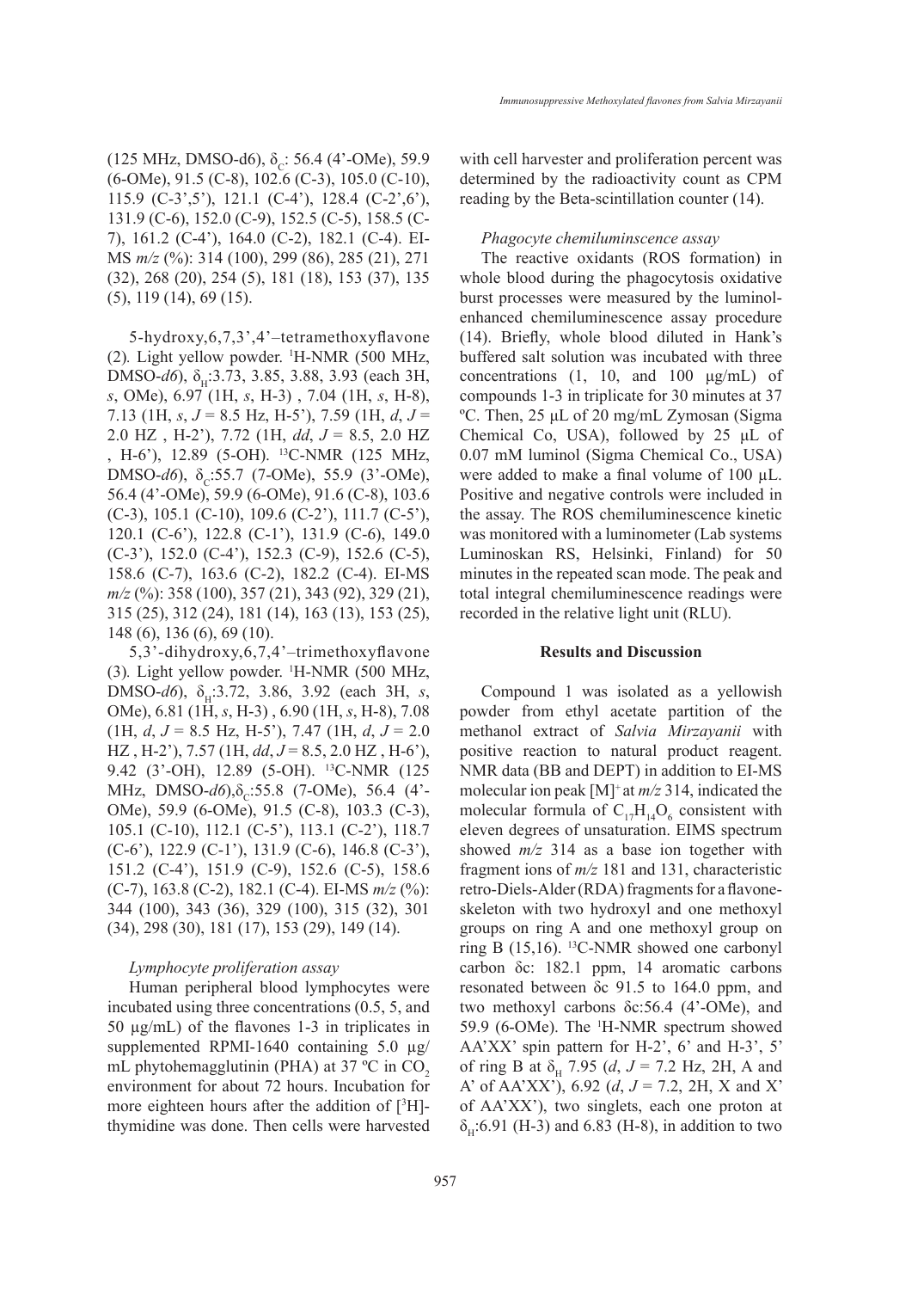

**Figure 1.** Structure of methoxylated flavones 1-3 from *Salvia Mirzayanii* Rech. f. & Esfand.

singlet signals each three protons related to the aryl methoxyl groups at  $\delta_{\rm H}$ : 3.91, and 3.72 (s) and two deshielded protons at  $\delta_{\rm H}$ : 12.91 and 10.37 ppm, which could be assigned as phenolic hydroxyl groups on flavone structure. Comparing the above data with published NMR data in the literature suggested the structure of compound 1 as 5,7-dihydroxy,6,4'–dimethoxyflavone (17).

In a similar manner, compound 2 obtained as a yellowish solid with the molecular formula of  $C_{19}H_{18}O_7$  based on <sup>13</sup>C-NMR (BB and DEPT) and EI-MS molecular ion  $[M]^+$  at  $m/z$  358. The H-NMR spectrum showed ABX spin pattern similar to H-2', 6' and H-5' of ring B in flavones at  $\delta_{\text{H}}$ : 7.71 (*dd*, *J* = 6.8, 1.6 Hz, 1H, A of ABX), 7.59 (*d*, *J* = 1.6, 1H, and B of ABX), 7.13 (*d*,  $J = 6.8$  Hz, 1H, X of ABX), two singlets at  $\delta_{\rm H}$ :7.04 (H-3) and 6.97 (H-8), in addition to four singlet signals each integrated of three protons related to the aryl methoxyl groups at  $\delta_{\rm H}$ : 3.93, 3.88, 3.85, and 3.73 (*s*) and one deshielded proton at  $\delta_{H}$ : 12.89 ppm, as 5-OH group (17). Therefore, based on NMR data, and published data in the literature, compound 2 was deduced to have the structure of 5-hydroxy,  $6, 7, 3', 4'$ tetramethoxyflavone (10, 18).

Compound 3 was assigned the molecular formula  $C_{18}H_{16}O_7$  based on <sup>13</sup>C-NMR and EI-MS molecular ion [M]<sup>+</sup> at *m/z* 344. NMR spectral data cleared that compound 3 and 2 were similar in structure differing only in 3'-OH instead of 3'-OMe substitution. The 1 H-NMR spectrum showed resonances at  $\delta_{\rm H}$ : 7.57 (*dd*, *J* = 7.2, 2.0

Hz, 1H, H-2'), 7.46 (*d*, *J* = 2, 1H, H-6'), 7.10  $(d, J = 7.2$  Hz, 1H, H-5'), two singlets, each one proton at  $\delta_{\rm H}$ :7.04 (H-3) and 6.97 (H-8), in addition to three methoxyl singlet signals at  $\delta_{\mu}$ : 3.92, 3.86, and 3.72 (*s*) and two deshielded protons at  $\delta_H$  12.89, and 9.41 ppm as 5-OH, and 3'-OH groups. Therefore, based on the above data and similar NMR data in the literature, compound 3 was determined as 5,3'-dihydroxy, 6,7,4'–trimethoxyflavone (19). Compounds 1-3 are displayed in Figure 1.

## *Lymphocyte proliferation assay*

T-cells were activated by phytohemagglutinin mitogen in the presence of three concentrations (1, 10 and 100 μg/mL) of compounds 1-3. As shown in Figure 2, compounds 2 and 3 potently suppressed the proliferation of human blood lymphocytes dose dependently with IC<sub>50</sub> values of  $1.\overline{3} \pm 0.04$ μg/mL and  $1.3 \pm 0.21$  μg/mL comparable with prednisolone as one of the lymphocyte suppressor drugs (IC<sub>50</sub> = 1.45  $\pm$  0.60 μg/mL). The results agreed with the immiunoinhibitory activity of other methoxlylated flavonoids like casticin from *Vitex agnus-castus* with potent suppressive effect on PHA stimulated T-cell (20).

# *Effect on phagocyte oxidative burst and ROS production*

Compounds 1 and 3 on PMNCs in human whole blood, employing luminol and zymosan for the intracellular oxidative burst studies, exerted suppressive activities against ROS with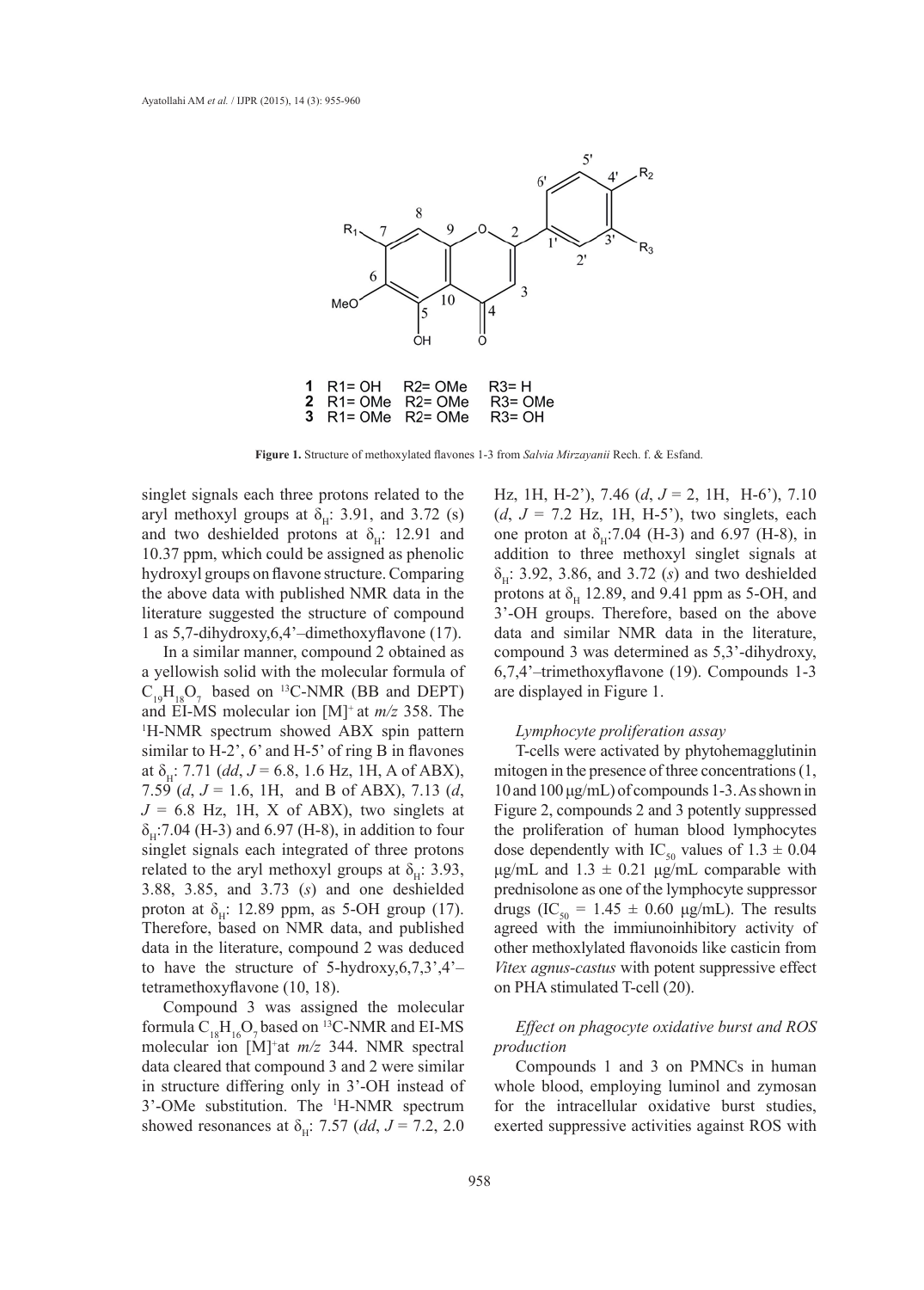

**Figure 2.** Effect of compound 1-3 on the proliferation of T-cells. T-cells were stimulated with PHA in the presence of three concentrations of compounds (0.5, 5.0 and 50.0 μg/mL) in three replicates. Phytohemagglutinin stimulated T-cells as positive control (PHA +ve) or unstimulated T-cells as negative control (PHA -ve) in the absence of the compounds were used as controls.

IC<sub>50</sub> values of 55.3  $\pm$  0.4 and 36.2  $\pm$  0.7 μg/mL, while compound 2 showed weak activity with IC<sub>50</sub> values more than 100 μg/mL (Figure 3).

### **Conclusion**

Lymphocyte proliferation assay showed that compounds 2 and 3 have similar suppressive effects, but more than compound 1 on PHAactivated lymphocyte proliferation, which might be because of the C-3' oxidation pattern of ring B. It is indicated that the presence of 3'- OH or 3'-OMe in the flavones ring B, caused more anti-proliferation activity than 3'-H. It is agreed with another study on the structure activity requirements for methoxylated flavone cytotoxicity on human tumor cell lines. Oxidative burst assay showed more activity for compound 1, which is less methoxylated than others. It also showed more activity for compound 3 than 2, which differs only in 3'-OH instead of 3'-OMe. It means that 3'-methoxylation reduced phagocyte oxidative activity.



Figure 3. Effect of compound 1-3 on oxidative burst by phagocyte cells. Three different concentrations of compounds 1-3 (1, 10 and 100) g/mL) were incubated with human whole blood in triplicate and the chemiluminescence activity of phagocytic cells were measured by using serum opsonized zymosan and luminol. +Ve and –Ve controls are activated and non-activated cells, respectively, and both contain no compounds. Results are expressed as mean ± SD.